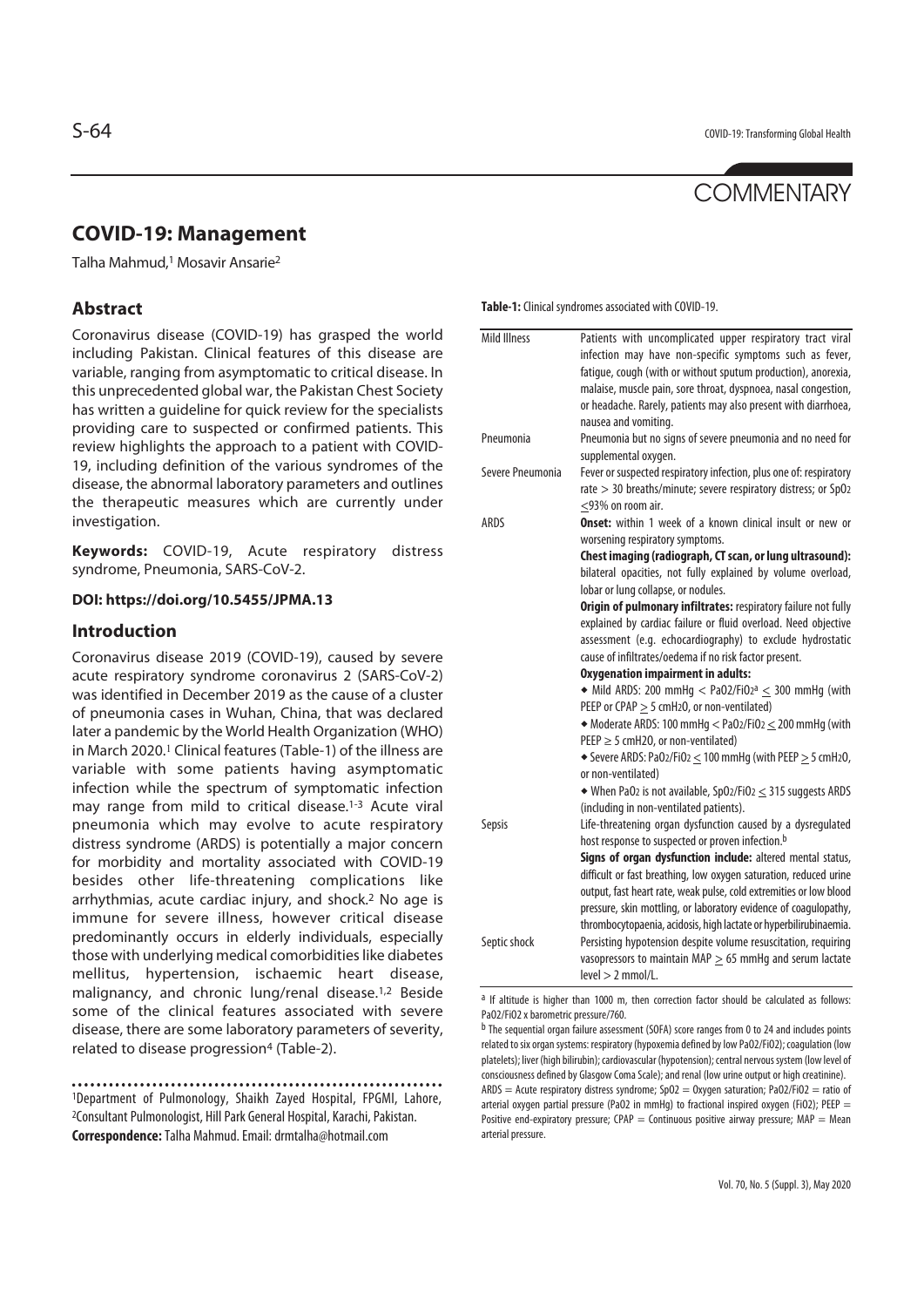

Figure: Respiratory support in patients with COVID-19 (Goal SpO<sub>2</sub> 90 to 96%).

**Precautions:** N95 mask, gown, gloves, eye protection; disposable stethoscope; negative pressure room for aerosol-generating procedures AECOPD = acute exacerbation of chronic obstructive pulmonary disease; CCF = Congestive cardiac failure; SpO2 = oxygen saturation; PaCO2 = partial pressure of carbon dioxide; PaO2/FiO2 = ratio of arterial oxygen partial pressure (PaO2 in mmHg) to fractional inspired oxygen (FiO2); PEEP = Positive end-expiratory pressure;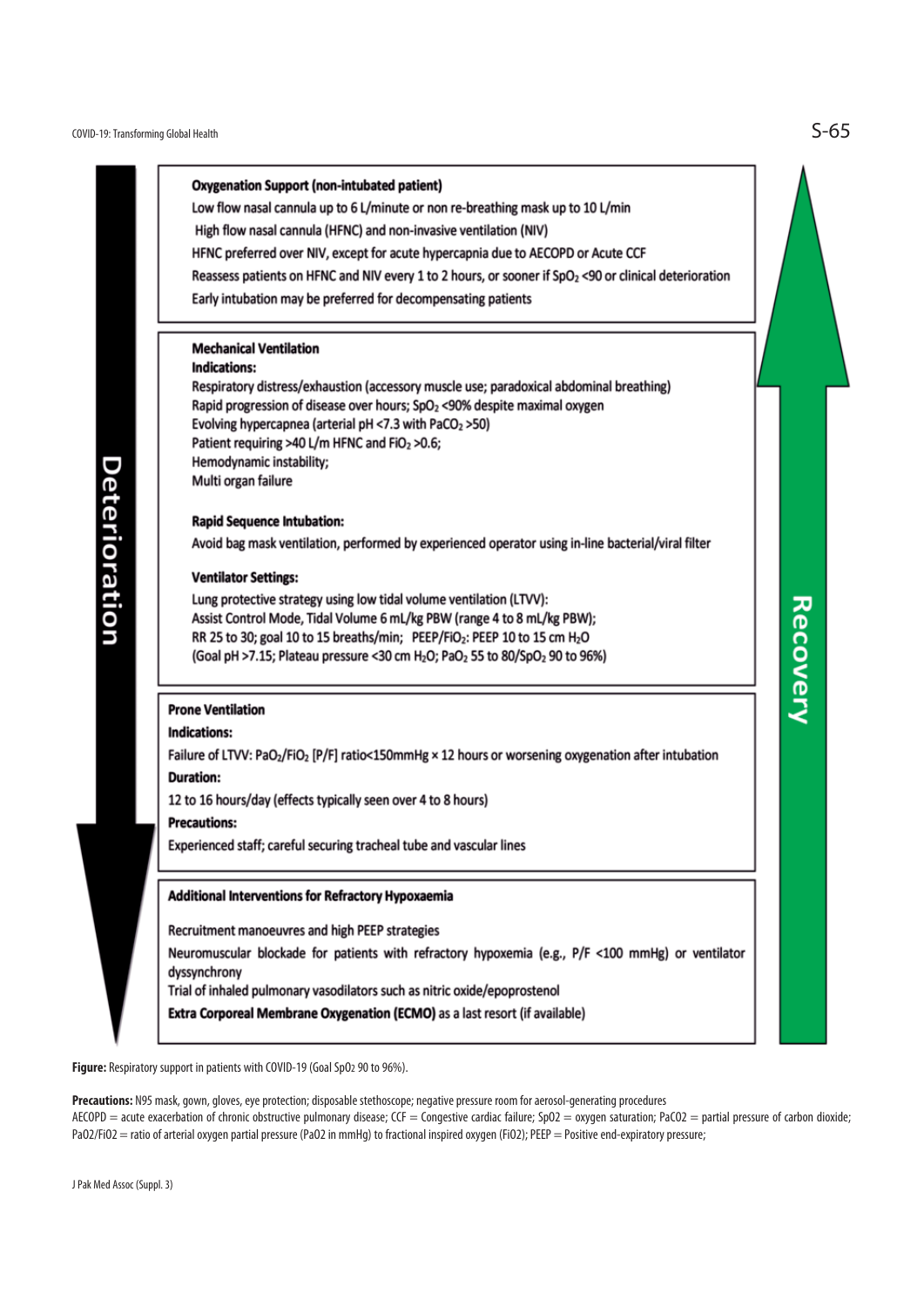**Table-2:** Laboratory features associated with severe COVID-19.

| <b>Abnormal Laboratory</b><br><b>Parameter</b> | <b>Possible threshold</b>                                         |
|------------------------------------------------|-------------------------------------------------------------------|
| Lymphopenia:                                   |                                                                   |
| Absolute lymphocyte                            |                                                                   |
| count                                          | $<$ 800/micro L (normal range for age $>$ 21 years: 1800 to       |
|                                                | 7700/micro L)                                                     |
| D-dimer                                        | $>$ 1000 n g /m L (normal range: $<$ 500 n g/m L)                 |
| CRP)                                           | $>$ 100 mg/L (normal range: $<$ 8.0 mg/L)                         |
| I DH                                           | >245 units/L (normal range: 110 to 210 units/L)                   |
| CPK                                            | $>2\times$ the upper limit of normal (normal range for troponin T |
|                                                | high sensitivity: females 0 to 9 n g/L; males 0 to 14 n g/L)      |
| Ferritin                                       | >500 mcg/L (normal range: females 10 to 200 mcg/L; males 30       |
|                                                | to 300 mcg/L)                                                     |
| <b>Troponin</b>                                | $>2\times$ the upper limit of normal (normal range: 40 to 150     |
|                                                | units/L)                                                          |

CRP: C-reactive protein; LDH: lactate dehydrogenase; CPK: creatine phosphokinase.

**Table-3:** Therapeutic management of severe COVID-19.

# **Approach to a Patient with COVID-19**

The first step in the management of COVID-19 is to define the severity of disease (Tables 1 and 2). Subjects with non-severe disease do not require hospitalisation and can be managed at home/hospital or non-hospital based isolation facility using supportive care only (e.g. acetaminophen for pyrexia), close monitoring for clinical worsening and strict isolation precautions.5 The onset of dyspnoea may raise concern for underlying pneumonia (moderate severity disease), and these patients often warrant hospitalisation. Patients with infiltrates on chest imaging but not requiring oxygen inhalation can still be considered to have moderate disease. The presence of any of the following features indicates severe disease: hypoxia (oxygen saturation  $(SpO<sub>2</sub>) \leq 93$  percent on room air, or ratio of arterial oxygen partial pressure (PaO<sub>2</sub> in mmHg) to fractional inspired oxygen (FiO2) (PaO2/FiO2) <300 mmHg),

| Drug/agent                           | <b>Recommendations</b>                                                                                                                         |
|--------------------------------------|------------------------------------------------------------------------------------------------------------------------------------------------|
| Hydroxychloroquine                   | Emergency use authorization by FDA                                                                                                             |
|                                      | Can prolong the QT interval (should be monitored)                                                                                              |
|                                      | Dose: Oral: 400 mg twice daily on day 1, followed by 400 mg/day as a single dose or in 2 divided doses, for a total treatment duration of 5    |
|                                      | days or                                                                                                                                        |
|                                      | 800 mg once on day 1, followed by 400 mg/day as a single dose or in 2 divided doses, for a total treatment duration of 4 to 7 days             |
| Chloroquine                          | Emergency use authorization by FDA                                                                                                             |
|                                      | Can prolong the QT interval (should be monitored)                                                                                              |
|                                      | Dose: $\geq$ 50 kg: Oral: 1 g (600 mg base) once on day 1 followed by 500 mg (300 mg base) once daily for a total treatment duration of 4 to 7 |
|                                      | days (FDA 2020).                                                                                                                               |
| Azithromycin with hydroxychloroquine | Azithromycin 500 mg on day 1 plus 250 mg daily on days 2-5 (may be administered intravenously per clinician preference)                        |
|                                      | ClinicalTrials.gov Identifier: NCT04329572                                                                                                     |
|                                      | Both azithromycin and hydroxychloroquine are associated with QTc prolongation, and combined use may potentiate this adverse effect             |
| Remdesivir                           | Novel nucleotide analogue, parenteral agent                                                                                                    |
|                                      | Activity against SARS-CoV-2 in vitro and in animal studies                                                                                     |
|                                      | 200 mg as a single dose on day 1, followed by 100 mg once daily for a total duration of 5 to 10 days                                           |
|                                      | (Gilead 2020; NIH 2020a; NIH 2020b; NIH 2020c).                                                                                                |
| Convalescent plasma                  | Emergency use authorization by FDA                                                                                                             |
|                                      | Logistical challenges in finding appropriate donors and establishing testing to confirm neutralizing activity of plasma                        |
| Hyperimmune globulin                 | FDA emergency approval facilitating the therapeutic evaluation                                                                                 |
| IL-6 pathway inhibitors              | China's National Health Commission quidelines include tocilizumab for severe COVID-19 associated with raised IL-6 levels                       |
| Lopinavir-ritonavir                  | Anti-HIV drug                                                                                                                                  |
|                                      | Demonstrated in vitro activity against the SARS-CoV                                                                                            |
|                                      | No clear benefit of use in COVID-19                                                                                                            |
|                                      | Dose: (400/100 mg) twice daily for 14 days                                                                                                     |
|                                      | Still under evaluation                                                                                                                         |
| Combination remdesivir,              |                                                                                                                                                |
| hydroxychloroquine/chloroquine,      |                                                                                                                                                |
| and lopinavir-ritonavir with and     |                                                                                                                                                |
| without interferon beta              | Under trial by WHO (SOLIDARITY 2020)                                                                                                           |

FDA = Food and Drug Administration; SARS-CoV-2 = severe acute respiratory syndrome coronavirus 2; IL-6 = Interleukin 6.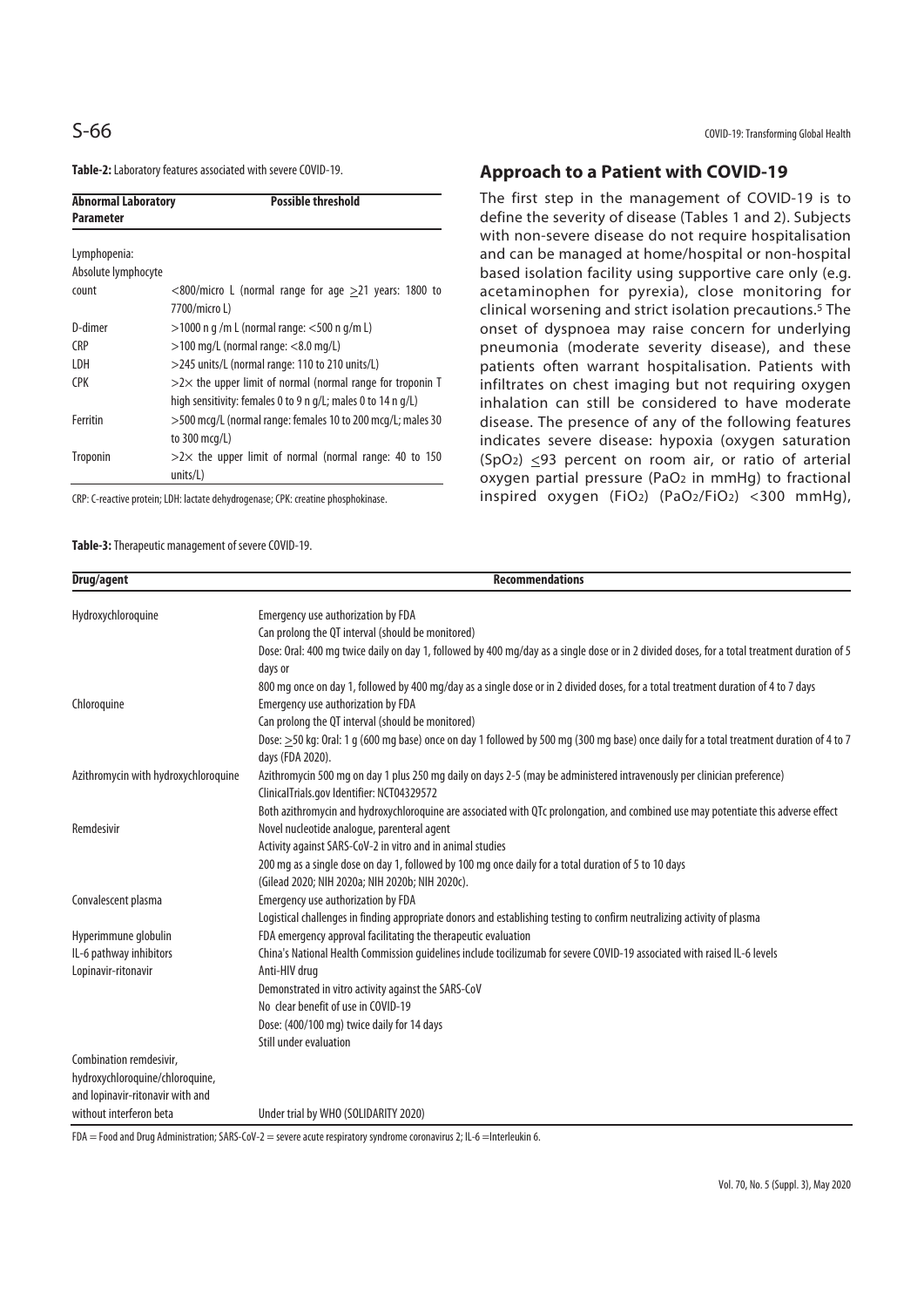respiratory rate >30/minute or respiratory distress and/or more than 50 percent involvement of the lung parenchyma on chest imaging.2 Patients having laboratory abnormalities (Table-2) associated with disease progression should also be categorised similar to patients who have severe disease.<sup>1,2</sup>

### **Management of Severe COVID-19**

Standard therapy (Table-3) for COVID-19 is unknown in hospitalised patients with severe or critical disease. According to the available data of those infected with SARS-CoV-2, up to 20 percent develop severe disease requiring hospitalisation with up to one-quarter requiring ICU admission (5-8% of total infected).2 There are no well-controlled data supporting the use of any of the potential agents currently in use/under trials for managing severe COVID-19 disease.<sup>6</sup> For patients hospitalised with suspected or confirmed severe/lifethreatening COVID-19 or those with laboratory risk factors for disease progression, agents currently recommended by experts include chloroquine or hydroxychloroquine with or without azithromycin, remdesivir, convalescent plasma (FDA's investigational new drug application), or other agents.7,8 Interleukin-6 (IL-6) inhibitors (tocilizumab, sarilumab and siltuximab) improve outcomes in some of COVID-19 patients with life-threatening disease having features consistent with a cytokine release syndrome (elevated IL-6 levels, persistent pyrexia, and elevated CRP, procalcitonin, ferritin, and D-dimer levels).9

Supportive therapy includes but is not limited to management of hypoxaemia (Figure), placement of central venous line, arterial line if frequent ABGs monitoring anticipated for ventilated patients with ARDS, conservative use of IV fluids (>30 mL/kg) unless patients have sepsis or volume depletion from gastrointestinal losses or high fever, vasopressors (e.g. dopamine), antipyretics (acetaminophen is preferred over NSAIDs), and nutritional support. Nebulizer treatment is best avoided unless in isolation room for some patients with asthma or chronic obstructive pulmonary disease (COPD) exacerbation (risk of airborne infection caused by aerosol generation) where inhalers are preferred.1,3,10 Empiric antibiotics (community-acquired or healthcare-associated pneumonia coverage) should be used only for suspected bacterial co-infection.3 Systemic glucocorticoids are generally not advised for COVID-19 infection, unless needed for other indication (e.g., adrenal insufficiency, asthma, COPD).11

Differentiating COVID-19 from similar respiratory

illnesses is important as the approach to management varies according to the underlying diagnosis. Patients with COVID-19 having mild upper respiratory symptoms cannot be differentiated from similar respiratory disease caused by common cold viruses like rhinovirus, adenovirus, enterovirus and other coronaviruses etc.4 Viruses with marked seasonal variation, such as influenza and parainfluenza, typically cause more systemic symptoms than other cold viruses; however, they can rarely also cause illnesses similar to the common cold and are also among the differential diagnosis of mild COVID-19.1 However patients with COVID-19 typically have high grade fever (99%) while rhinorrhoea, sore throat and headache may be less prominent as compared to patients with influenza.4 Without considering specific laboratory testing (polymerase chain reaction, serology if needed), it is difficult to differentiate mild COVID-19 from these illnesses.

Patients with chronic respiratory diseases like allergic rhinitis, chronic bronchitis and bronchial asthma have history of long standing symptoms which may be associated with seasonal variations. If these patients develop COVID-19 infection, they may notice worsening of their respiratory symptoms but again require microbiological testing for confirmation of diagnosis.

In early or mild COVID-19 pneumonia, chest radiograph may be normal and pulmonary involvement is typically increased over the course of illness (bilateral consolidations).4 Chest CT may be more sensitive than chest radiograph (just like any non-COVID-19 pneumonia) and some chest CT findings may be characteristic of COVID-19.1,4 Chest CT in patients with COVID-19 most commonly demonstrates ground-glass opacification with or without consolidative abnormalities having bilateral and peripheral distribution, and involve the lower lobes consistent with any viral (e.g. influenza) pneumonia.<sup>1,3</sup> COVID-19 pneumonia is again difficult to differentiate radiologically from community acquired pneumonia (CAP) especially if it is bilateral and caused by typical and atypical CAP organisms.

ARDS caused by severe COVID-19 exhibits similar radiological features like ARDS due to other aetiologies, however certain physiological features may be different in patients with COVID-19-associated ARDS.2 Studies have floated the notion that in the early phase of COVID-19, severe hypoxaemia may be associated with high lung compliance and low alveolar recruitability (atypical ARDS), while in the later phase, severe hypoxaemia is